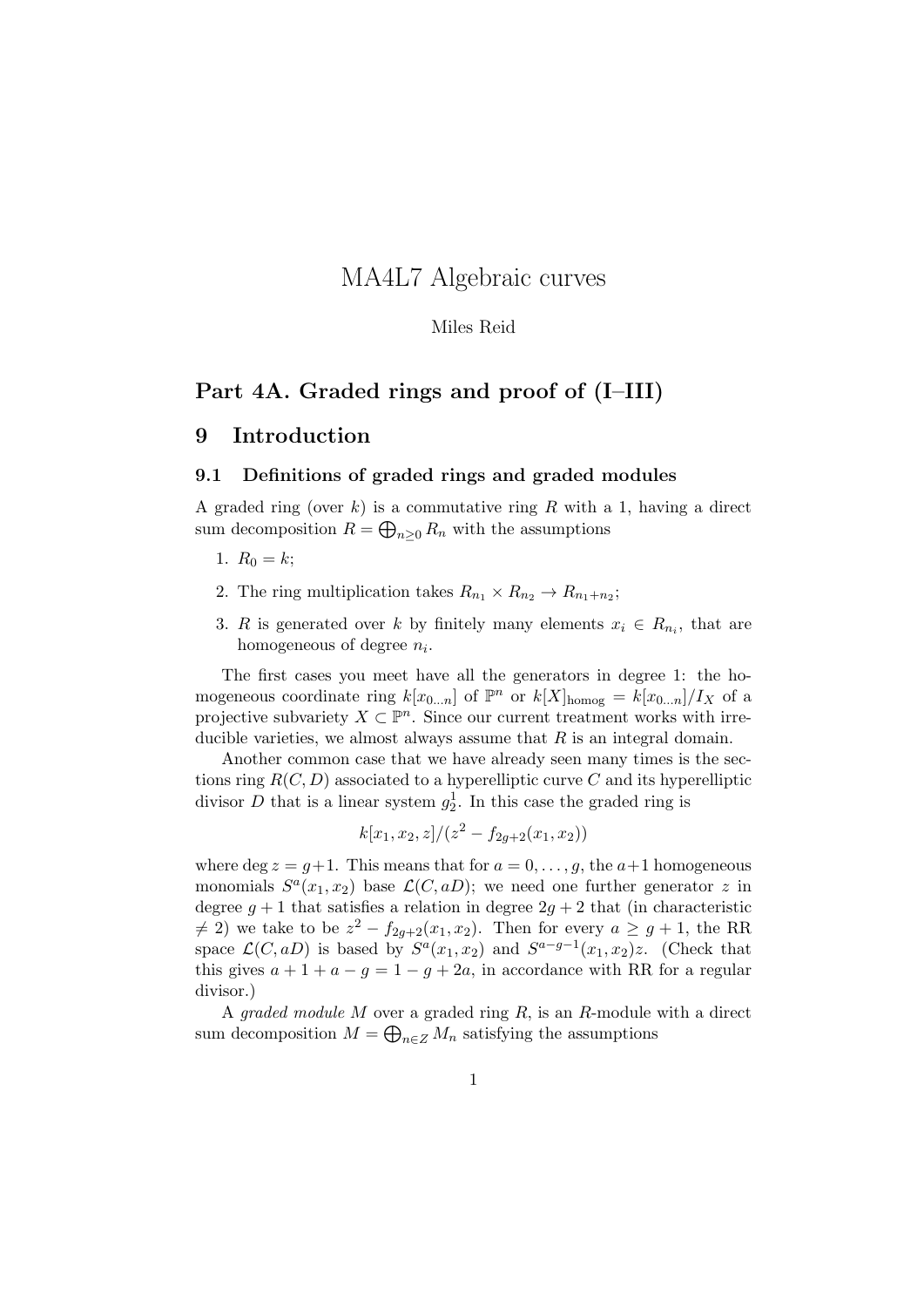- 1.  $R_n \neq 0$  only for  $n \geq -c$  (for some c);
- 2. The ring action takes  $R_{n_1} \times M_{n_2} \to M_{n_1+n_2}$ ;
- 3. M is generated over k by finitely many elements  $m_i \in M_{n_i}$  that are homogeneous of degree  $n_i$ .

### 9.2 Sections ring  $R(C, D)$

The general case that I use most commonly is the sections ring

$$
R(C, D) = \bigoplus_{n \ge 0} \mathcal{L}(C, nD)
$$

corresponding to a free linear system  $|D|$  on a curve C. The free assumption is that  $\mathcal{L}(C, D)$  (in degree 1) has two sections  $s_1, s_2$  defining effective divisors  $D_1 = \text{div } s_1 + D$  and  $D_2 = \text{div } s_2 + D$  with disjoint support (as in the Castelnuovo free pencil trick).

**Remark 9.1** Since we are mostly only interested in the ratio  $s_1 : s_2$ , I sometimes have in mind that  $s_2 = 1 \in k(C)$ , so that  $D = D_2 > 0$  and  $s_2$ corresponds to  $1 \in \mathcal{L}(C, D)$  or to the natural inclusion  $s_2 \colon \mathcal{O}_C \hookrightarrow \mathcal{O}_C(D)$ ; however, even if I do this, I still insist that  $s_2 \in R_1$  is an element of degree 1 (as opposed to the unit element  $1 \in R_0$ ).

A free linear system comes about automatically from any nonconstant rational function  $f \in k(C)$  or its morphism  $\varphi: C \to \mathbb{P}^1$ , with  $D_1 = \varphi^{-1}(0)$ the divisor of zeros and  $D_2 = \varphi^{-1}(\infty)$  the poles of  $x = s_1/s_2$ .

My main trick is to set  $S = k[s_1, s_2]$  for the homogeneous coordinate ring of  $\mathbb{P}^1$ , and view  $R(C, D)$  as a module over S.

## 9.3 Simplest application

Let  $C_a \subset \mathbb{P}^2$  be a nonsingular curve of degree a. Assume that the coordinate points  $(0,0,1) \notin C_a$ , and choose coordinates  $(x_1, x_2, z)$  on  $\mathbb{P}^2$ . Then the equation of  $C_a$  is monic in z, of the form

$$
F_a = z^a + \sum_{i=1}^a c_{a-i}(x_1, x_2) z^i,
$$

with  $c_{a-i} \in S_{a_i}$ . The homogeneous coordinate ring of  $C_a$  is of course simply  $k[C_a]_{\text{homog}} = k[x_1, x_2, z]/(F_a).$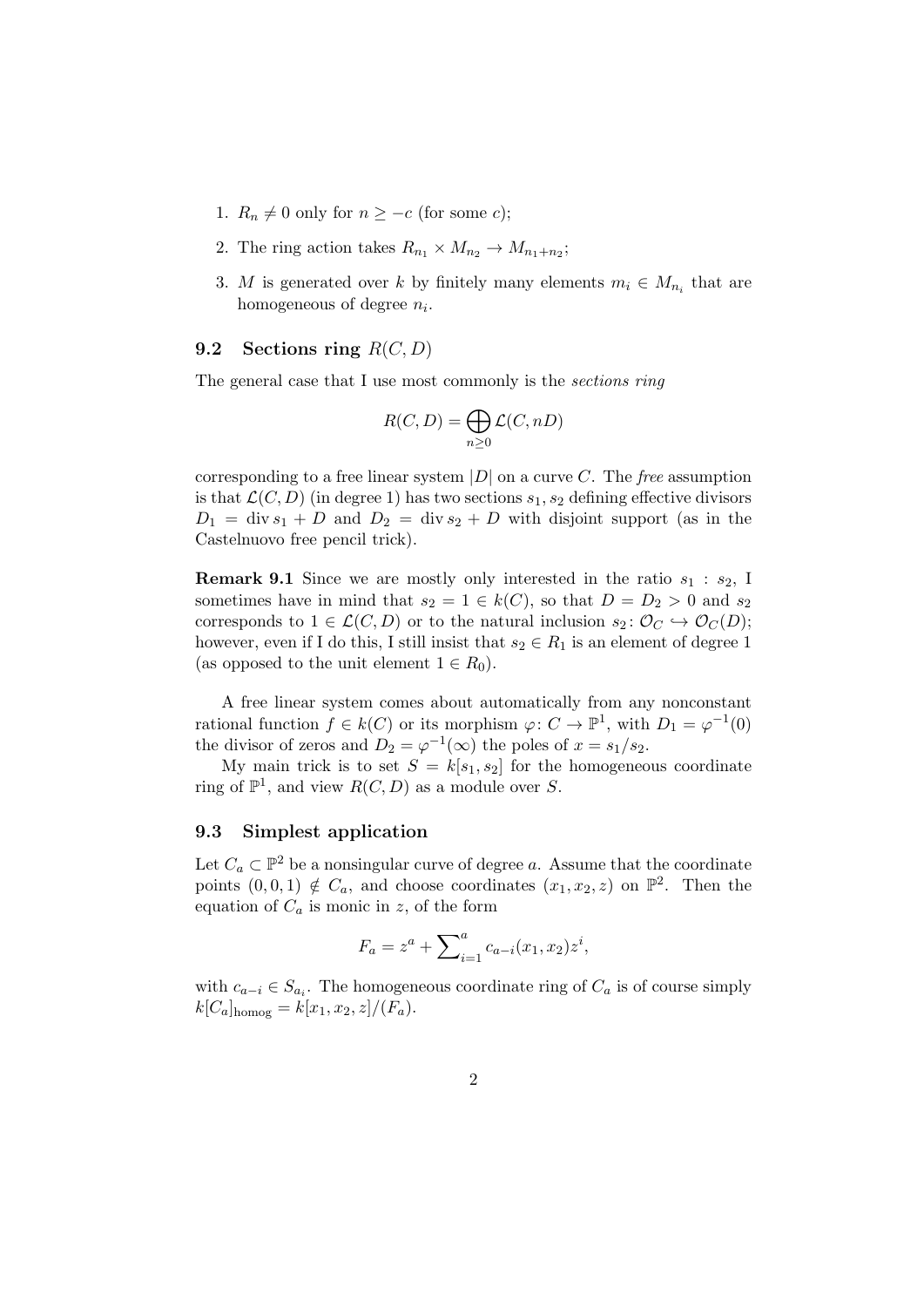Now as a module over  $S = k[x_1, x_2]$ , it is the free graded module based by  $1, z, z^2, \ldots, z^{a-1}$ . I write

$$
k[C_a]_{\text{homog}} = S \oplus S(-1) \oplus \cdots \oplus S(-(a-1))
$$

$$
= \bigoplus_{i=1}^a S(-a_i). \tag{9.1}
$$

Here  $a_i = i - 1$ , and  $S(-i) = S \cdot z^i$  is a copy of S as a module over itself, but with basis  $z^i$  in degree i. The homogeneous part of  $S(-i)$  in degree d is thus the vector space  $k[x_1, x_2]_{d-i}$  (based by the monomials  $S^{d-i}(x_1, x_2)$ ).

I make the convention that  $S^{d-i}(x_1, x_2) = 0$  if  $d < i$ , and count them as  $\#S^{d-i}(x_1, x_2) = [d-i+1]_+,$  where  $[n]_+ = n$  or 0 if  $n < 0$ .

The degree d part of  $k[C_a]_{\text{homog}}$  is thus

$$
\sum_{i=0}^{a-1} S^{d-i}(x_1, x_2) \quad \text{of dimension} \quad \sum_{i=0}^{a-1} [d-i+1]_+,
$$

This gives the precise result for  $\mathcal{L}(C_a, dH)$  (where H is the hyperplane section, say  $x_2 = 0$ ).

$$
l(C, dH) = \begin{cases} \binom{d+2}{2} & \text{if } d < a \\ 1 - g + da & \text{if } d \ge a - 2 \end{cases}
$$

Here  $g = \binom{a-1}{2}$  $\binom{-1}{2} = l((a-3)H)$ . In the cases  $d = a - 2$ ,  $a - 1$  both formulas are valid, and coincide.

#### 9.4 Proof of (I)

(I) is the statement that deg div  $x = 0$  for every  $x \in k(C)$ . The proof uses easy material on modules over a DVR.

Recall that  $C = C_x \cup C_y$ , where for any  $x \in k(C)$ , the affine curve  $C_x$  has affine coordinate ring  $A_x = k[C_x]$  the integral closure of  $k[x] \subset k(x)$  in the field extension  $k(C)$ , and  $C_y$  the analogous construction for  $y = x^{-1}$ . Each of  $C_x$  and  $C_y$  is normal, so nonsingular. The two constructions coincide on the overlap, over  $k[x, x^{-1}]$ .

Now  $A_x$  is a finite module over  $k[x]$  by the main proposition on integral closure. Any point  $P \in \mathbb{A}^1_x$  has the local ring  $\mathcal{O}_{\mathbb{A}^1_x,P}$  which is a DVR, and I can localise  $A_x$  near P to give the module  $A_{x,P} = A_x \otimes_{k[x]} \mathcal{O}_{\mathbb{A}^1,P}$ .

Lemma 9.2 Let A be a PID and M a finite A-module.

Then M is isomorphic to a direct sum of torsion modules  $A/(a_i)$  with  $a_i \in A$  plus a free A-module  $A^r$ .

In particular, a torsion-free finite module over a DVR is free.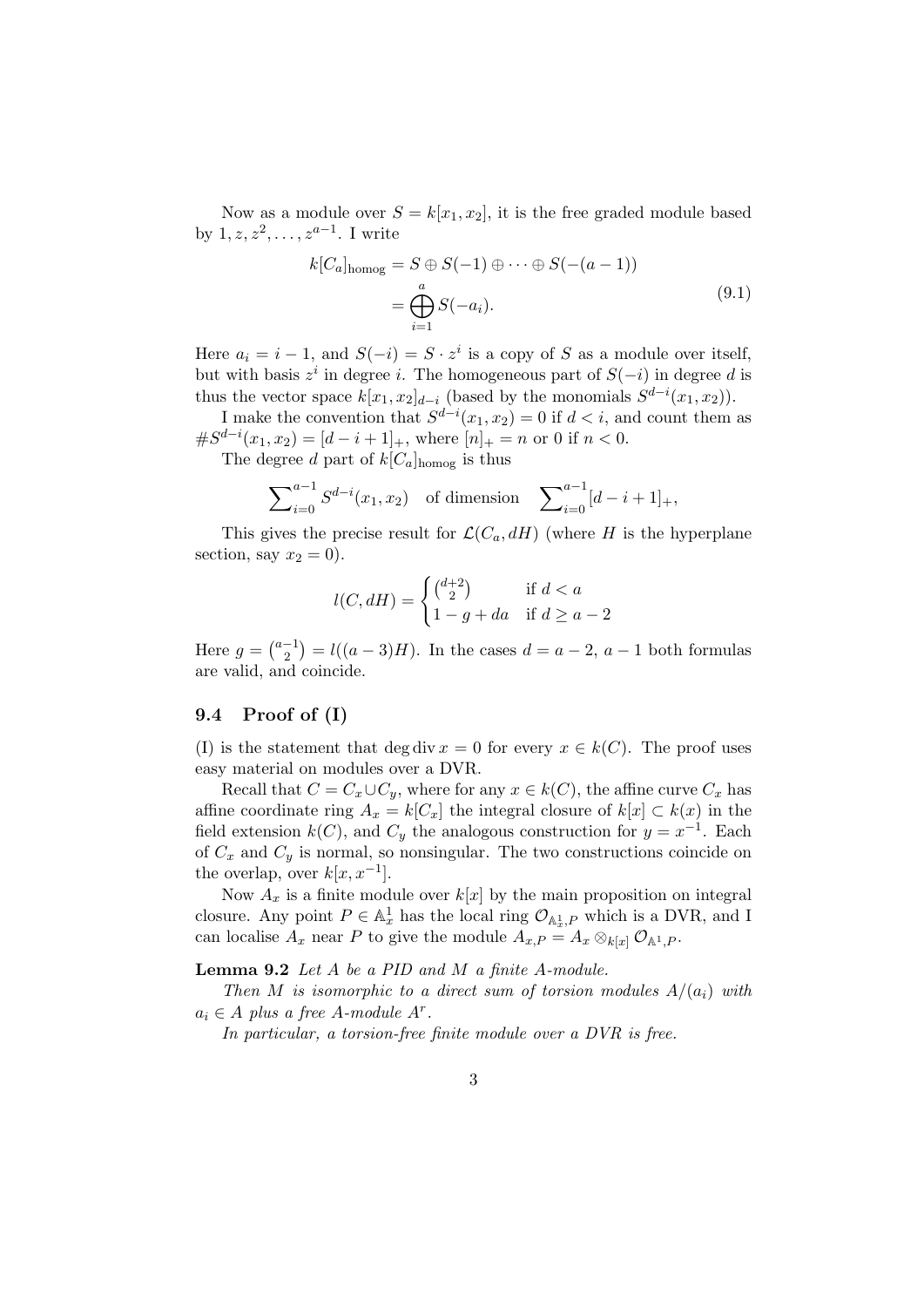**Proof** Start from  $M = A^n/N$ , with  $A^n$  a free module corresponding to a set of generators  $e_i \in M$ , and N the submodule of relations. Then N is generated by a set of relations

$$
\sum_{j=1}^{n} a_{ij} e_j = 0.
$$

Now, since the coefficients belong to a PID, the matrix  $(a_{ij})$  can be reduced by row and column operations to the form

$$
\begin{pmatrix} \text{diag } a_i & 0 \\ 0 & 0 \end{pmatrix}.
$$

Then  $M \cong \bigoplus A/(a_i) \oplus A^r$ . Q.E.D.

Corollary 9.3 The following numbers coincide:

- 1. The degree  $d = [k(C) : k(x)]$  of the field extension  $k(x) \subset k(C)$ .
- 2. The rank of the free module  $A_{x,P} = A_x \otimes_{k[x]} \mathcal{O}_{A^1,P}$  over the DVR  $\mathcal{O}_{\mathbb{A}^1_x,P}$  for any  $P \in \mathbb{A}^1_x$ .
- 3. The dimension over k of the quotient vector space  $A_{x,P}/m_P A_{x,P}$  for any  $P \in \mathbb{A}^1_x$ .
- 4. The degree deg div $(x a_P)$  of the divisor of zeros of  $x a_P$  on  $C_x$ .
- 5. The same as  $(2-4)$  with x replaced by y.

In particular, this proves that deg div x on  $C_x$  equals deg div y on  $C_y$ , which gives (I).

## 9.5 Proof of (II), coarse form

(II) is the statement that there exists a family  $\{D_n\}$  of divisors on C with deg  $D_n \to \infty$  but  $1 + \deg D_n - l(C, D_n)$  bounded. This section gives a coarse proof, with no attempt to give a sharp bound, that is, to say anything precise about the genus of  $C$ . A more precise version is given below, with equalities and a formula for  $q(C)$ .

Recall that I set  $A_x$  for the integral closure of  $k[x]$  in  $k(C)$ . It is finite over k[x] and, as a subring of  $k(C)$ , it contains a basis  $v_1, \ldots, v_d$  of  $k(C)$ over  $k(x)$  (which is d-dimensional, as we just saw).

Where  $x = \infty$  I made the same construction for  $y = x^{-1}$  to get the remaining points of  $C = C_x \cup C_y$ , Each  $v_i$  is regular on  $C_x$ , so that its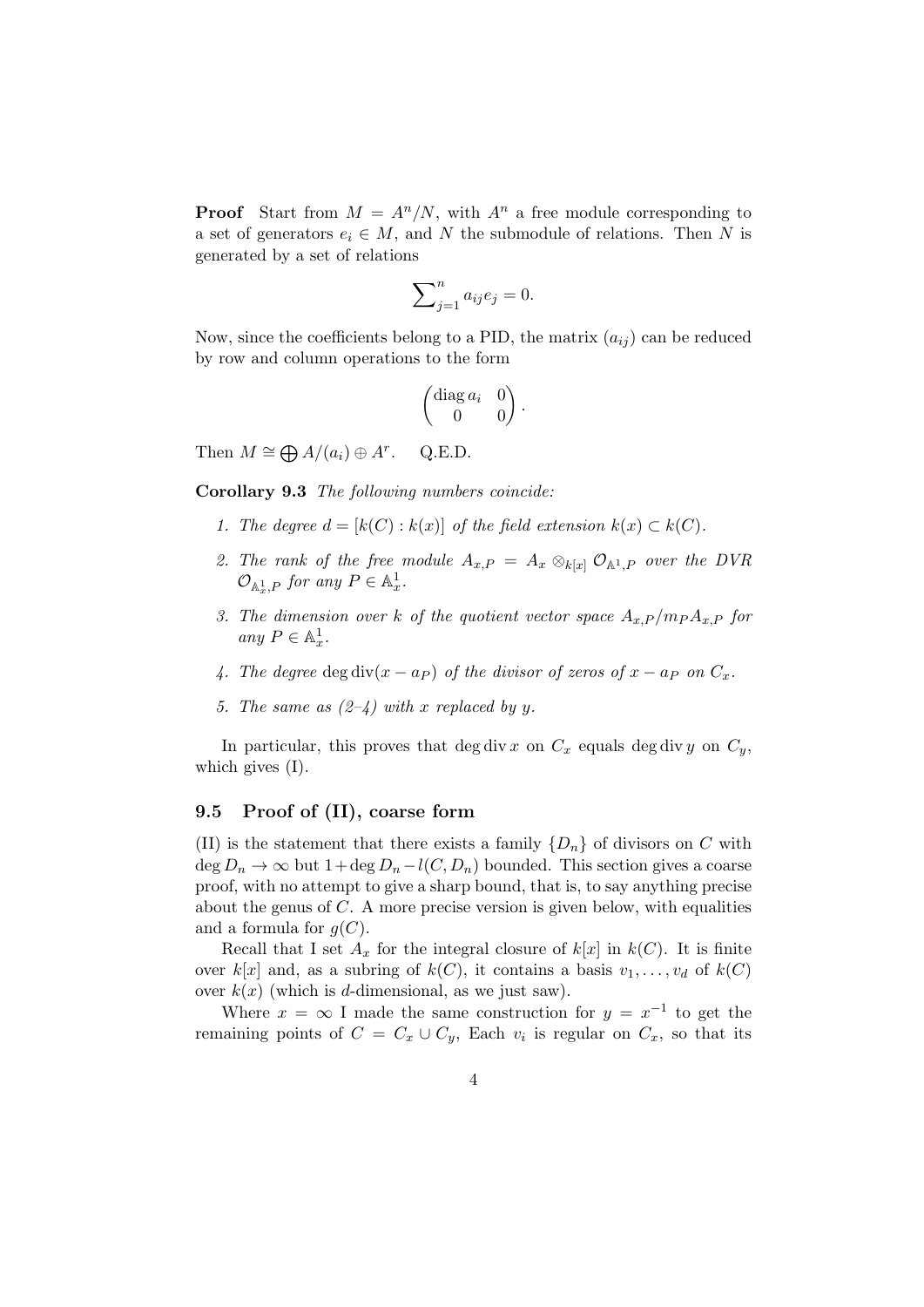divisor of poles lies over  $y = 0$ . It follows that there is some  $n_0$  so that  $y^{n_0}v_i \in A_y$  is regular on  $C_y$  for  $i = 1, \ldots, d$ .

Then  $v_i \in \mathcal{L}(C, n_0,)$ , where D is the divisor of zeros of y. Therefore for  $n \geq n_0$ , the vector space  $\mathcal{L}(C, nD)$  contains the subspace  $\bigoplus_{i=1}^d k[x]_{\leq n-n_0} \cdot v_i$ , of dimension  $d(n - n_0 + 1)$ , whereas deg  $nD = nd$ .

Now  $1 + nd - d(n - n_0 + 1)$  is independent of n, which proves (II).

## 9.6 The sections ring  $R(C, D)$  is a free S-module

Let S be a ring and M an S-module. A sequence  $s_1, s_2, \ldots$  in S is a regular sequence for M if  $s_1$  is a nonzerodivisor of M, then  $s_2$  is a nonzerodivisor of  $M/s<sub>1</sub>M$  and so on. In general, one requires each  $s<sub>i+1</sub>$  a nonzero divisor of  $M/(s_1, \ldots, s_i)M$  for each i, but here I only need regular sequences of length 2. The rings and modules here are all graded, with  $s_1, s_2$  of degree 1.

Let  $R(C, D)$  and  $s_1, s_2 \in \mathcal{L}(C, D)$  be as in 9.2, and set  $S = k[s_1, s_2]$ .

## **Proposition 9.4** (A)  $s_1, s_2$  is a regular sequence for  $R(C, D)$ .

(B) The sections ring  $R(C, D)$  is a free graded module over S, of the form

$$
R(C, D) = \bigoplus S(-a_i) = S \oplus S(-a_2) \oplus \cdots \oplus S(-a_d) \tag{9.2}
$$

with  $a_1 = 0 < a_2 \leq \cdots \leq a_d$ .

(C) For every  $n \in \mathbb{Z}$ , we have  $l(C, nD) = \sum_{i=1}^{d} [n-a_i+1]_+$ . In particular, for every  $n \geq a_d - 1$ , this gives equality

$$
l(nD) = \sum_{i=1}^{d} (n - a_i + 1) = 1 - g + \deg nD,
$$
\n(9.3)

where

$$
g = \sum_{i=1}^{d} [a_i - 1]_+ = \sum_{i=2}^{d} (a_i - 1).
$$
 (9.4)

(Including the -1 in the first summand would give  $\sum_{i=1}^{d} (a_i - 1) = g - 1$ .)

**Proof of (A)** The only multiplication involved in  $S \times R(C, D) \rightarrow R(C, D)$ is multiplication in the function field  $k(C)$ , so it is clear that  $s_1$  is a nonzerodivisor.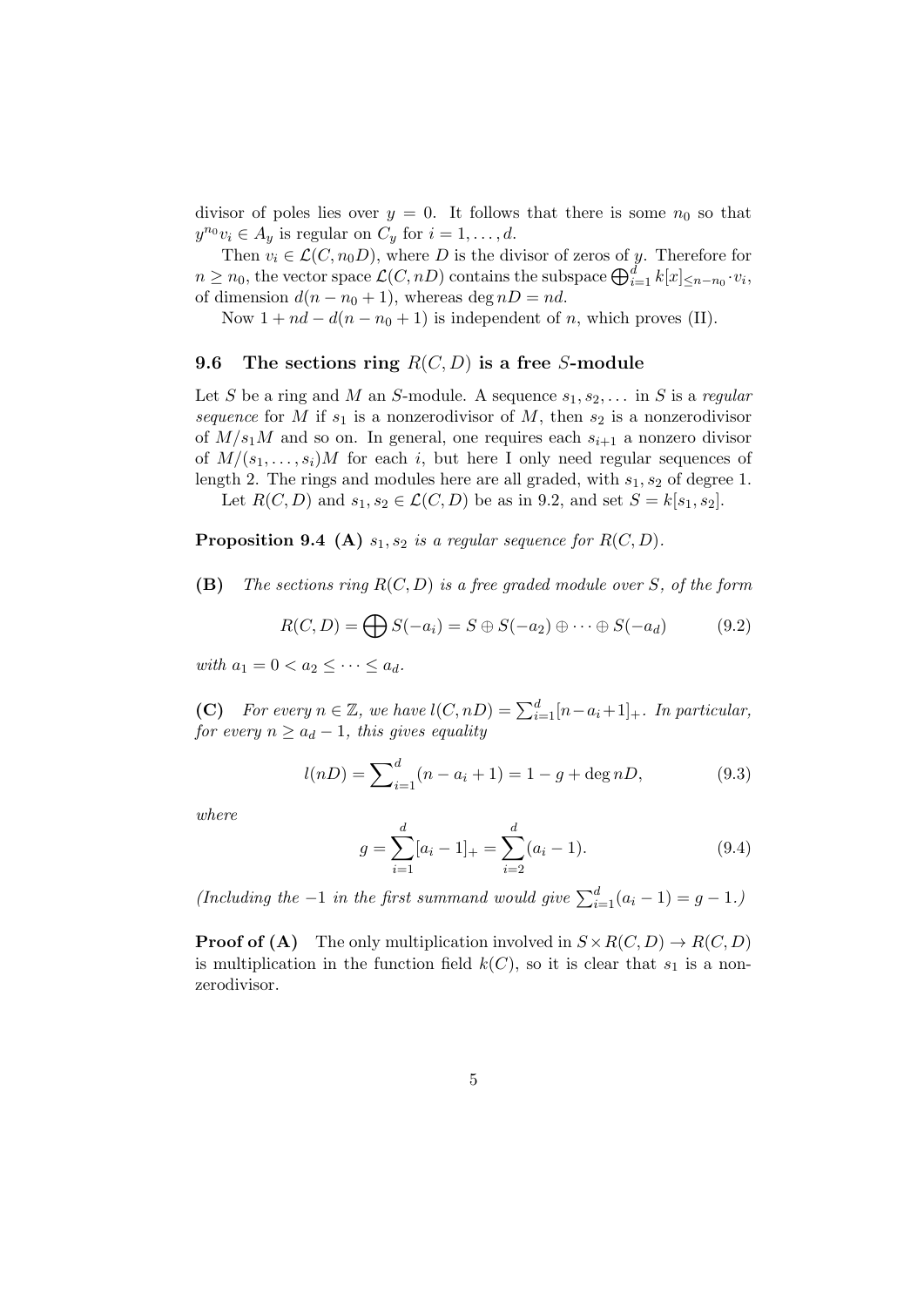To say that  $s_2$  is a nonzerodivisor modulo  $s_1$  means any  $f_2 \in R(C, D)_{n-1}$ that becomes a multiple of  $s_1$  after multiplying by  $s_2$ , was already a multiple of  $s_1$ . That is, for  $f_1, f_2 \in R(C, D)_{n-1}$ ,

$$
s_2 f_2 = s_1 f_1 \implies f_2 = s_1 c
$$
 for some  $c \in R(C, D)_{n-2}$ .

We have already seen this argument in Part 3 in the form of the Castelnuovo free pencil trick.

Bearing in mind that we are dealing with elements of the field  $k(C)$ , I can simply define c by  $c = f_1/s_2 = f_2/s_1 \in k(C)^{\times}$ . I claim that c satisfies div  $c + (n-2)D \geq 0$ .

In fact,  $cs_1 = f_2 \in \mathcal{L}((n-1)D)$  and  $cs_2 = f_1 \in \mathcal{L}((n-1)D)$  are given. As usual, since  $s_1, s_2$  define a free pencil in  $|D|$ , write div  $s_1 + D = D_1$ and div  $s_2 + D = D_2$ , where  $D_1$  and  $D_2$  are effective divisors with disjoint support.

Then

$$
\text{div}(cs_1) + (n-1)D = \text{div } c + (n-2)D + D_1 \ge 0 \text{ and}
$$
  

$$
\text{div}(cs_2) + (n-1)D = \text{div } c + (n-2)D + D_2 \ge 0.
$$

Now  $D_1$  and  $D_2$  have disjoint support, so it follows that div  $c + (n-2)D \ge 0$ and  $c \in \mathcal{L}(C,(n-2)D) = R(C,D)_{n-2}$ . This proves (A).

The argument boils down to saying that the sequence

 $0 \to R(C, D)_{n-2} \to R(C, D)_{n-1} \oplus R(C, D)_{n-1} \to R(C, D)_n$ 

is exact, where the first arrow is  $c \mapsto s_2c, s_1c$  and the second is  $f_1, f_2 \mapsto$  $s_1f_1 - s_2f_2$ . (This is *Koszul complex* of  $s_1, s_2$ ; the sequence  $s_1, s_2$  is regular if and only if its Koszul complex is exact.)

#### Proof of (B)

**Lemma 9.5** Set  $S = k[s_1, s_2]$ , and let M be a finite graded S-module for which  $s_1, s_2$  is a regular sequence. Then M is a free graded S-module, that is,  $M = \bigoplus S(-b_i)$  for some  $b_i \in \mathbb{Z}$ .

**Proof** Write  $\overline{M} = M/(s_1M + s_2M)$ . Then  $\overline{M}$  is a graded vector space over k, say  $\overline{M} = \bigoplus k \cdot \overline{v}_i$  with  $\overline{v}_i$  of degree  $b_i$ . Each basis element can be lifted to  $e_i \in M$  of the same degree, and  $M = \bigoplus e_i$ .

**Proof of (C)** By (B),  $R(C, D) = \bigoplus S(-a_i)$  for some  $a_i$ , that I write in increasing order. Now since  $\mathcal{L}(C, 0D) = R_0 = k$ , it follows that  $a_1 = 0$  and  $a_i \geq 1$ . The formula for  $l(nD)$  is a straightforward calculation.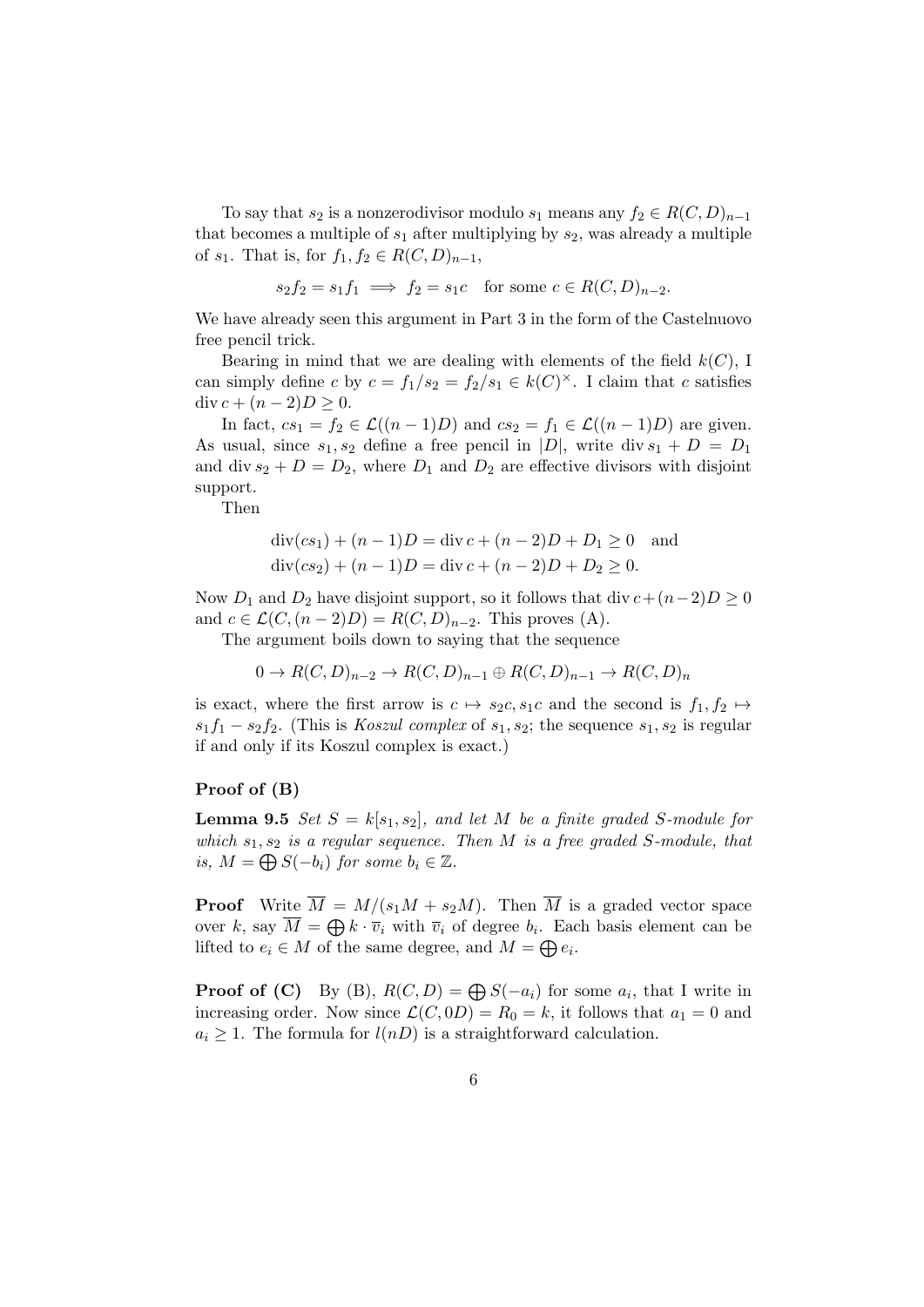# 9.7 A counterexample: Macaulay's quartic curve  $\Gamma_4\subset\mathbb{P}^3$

The proof that  $s_1, s_2$  is a regular sequence for the sections ring  $R(C, D)$  uses the assumption that the homogeneous component  $R_n$  in each degree is the whole vector space  $\mathcal{L}(C, nD)$ .

The classic counterexample is Macaulay's quartic curve  $\Gamma_4$ , the image of the embedding  $\mathbb{P}^1 \hookrightarrow \mathbb{P}^3_{\langle x,y,z,t\rangle}$  given by  $(u^4, u^3v, uv^3, v^4)$ . At each point of the image either  $x \neq 0$  or  $t \neq 0$ , and on those affine opens  $y/x$  (respectively  $z/t$ ) is a local parameter. The homogeneous coordinate ring  $k[\Gamma_4]_{\text{homog}}$  is the complete linear system in every degree except 1: for example, you can see that the quadratic monomials in  $(u^4, u^3v, uv^3, v^4)$  include every monomial of degree 8.

However, the absent  $w = u^2v^2$  means that  $xw = y^2$  is an element of  $k[\Gamma_4]_{\text{homog}}$ , but not a multiple of x in it (that is, not an element of the ideal  $(x) \subset k[\Gamma_4]_{\text{homog}}$ . Hence the ideal of  $\Gamma_4$  contains  $x(tw) - t(xw)$  where  $xw \notin (x)$ . It follows that x is a zerodivisor modulo t, which contradicts regular sequence.

The defining equations of  $\Gamma_4$  are

$$
x^2 z = y^3,
$$
  
\n
$$
xt = yz \text{ and } xz^2 = y^2t,
$$
  
\n
$$
z^3 = yt^2.
$$
\n(9.5)

Notice the "rolling factors"  $x \mapsto z$  and  $y \mapsto t$  in the three cubic equations. Rather than independent relations, they can be viewed as a single bihomogeneous equation of bidegree 3, 1 in the quadric surface  $xt = yz$  (isomorphic to  $\mathbb{P}^1 \times \mathbb{P}^1$ ), whereas the three equations on the right are cubics in  $\mathbb{P}^3$  that contain  $\Gamma_4$  plus copies of the lines  $x = y = 0$  or  $z = t = 0$  added to make a curve of bidegree 3, 3.

The fault is not with the embedded curve, but with its affine cone  $k[\Gamma_4]_{\text{homog}}$ , and specifically with its maximal ideal  $(x, y, z, t)$ . Write  $\mathcal{C}\Gamma_4$ for the affine variety  $Spec(k[\Gamma_4]_{homog})$ , which is the affine cone in  $\mathbb{A}^4$  over  $\Gamma_4$ , defined by (9.5).

This cone is nonsingular outside the origin. Its bad property is that if we take the intersection of  $\mathcal{C}\Gamma_4$  with any hyperplane through the origin, it automatically has an "extra nilpotent sticking out at zero" (or embedded prime in the sense of primary decomposition). The point is the missing ring element  $w = u^2v^2$ . Whereas w is not in the ring, each of its multiples  $(x, y, z, t) \cdot w$  is:  $xw = y^2$ ,  $yw = xz$ , etc. These elements are then torsion modulo any of  $x, y, z, t$ .